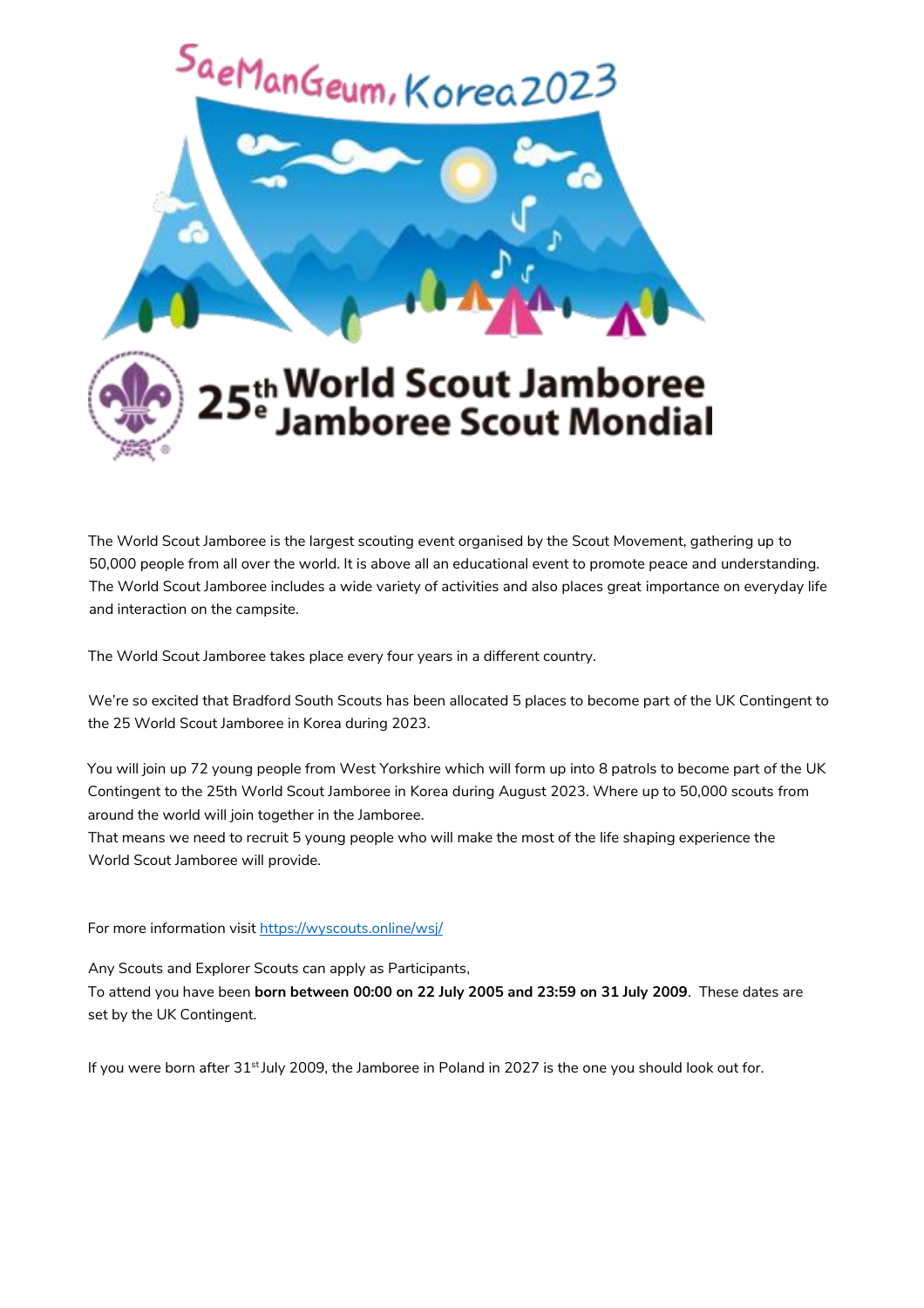

### **World Jamboree 2023 Application Form**

## **Please read and complete all sections of this form and**

**return to:**  Bradford South District Scouts jamboree@bradfordsouthscouts.org.uk before **31st September 2021**.

# **Please write clearly in capital letters**

#### **2) APPLICANT DETAILS**

| Name          |       |        |        |  |
|---------------|-------|--------|--------|--|
| Date of Birth |       | Age    | Gender |  |
| Address       |       |        |        |  |
| Post Code     | Email |        |        |  |
| Telephone     |       | Mobile |        |  |

#### **3) UNIT DETAILS**

| Please tick which age group applies to you |               |              |          |  |  |
|--------------------------------------------|---------------|--------------|----------|--|--|
| Scout Troop                                | Explorer Unit | Name of Unit | District |  |  |
| (Age 10-14)                                | (Age 14-17)   |              |          |  |  |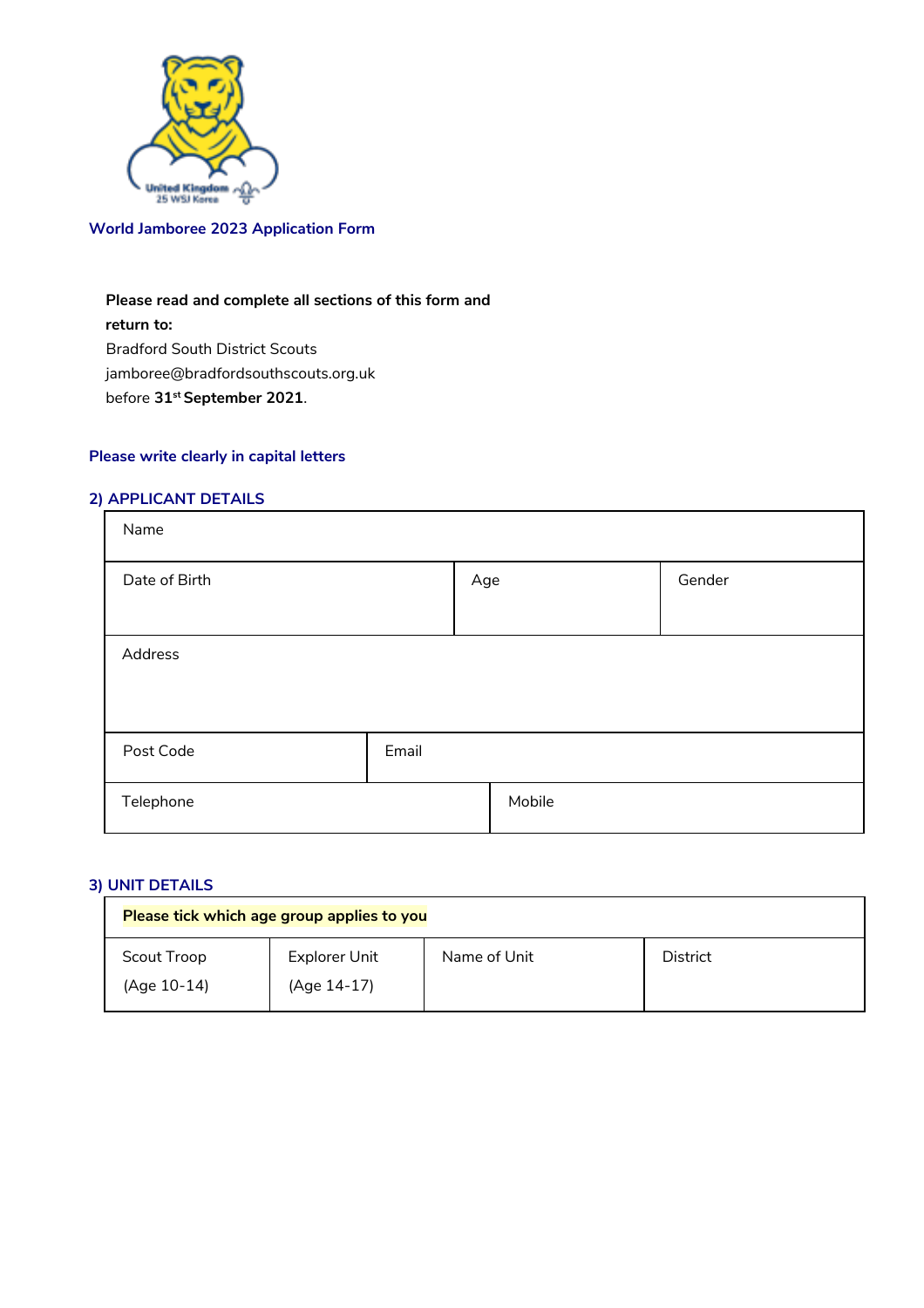#### **4) OTHER INFORMATION**

Do you have any special dietary requirements/food allergies / mobility requirements?

Vegetarian Vegan Other

Please use this space to tell us about your Hobbies and Interests

Please use this space to tell us why you would like to attend the World Scout Jamboree: